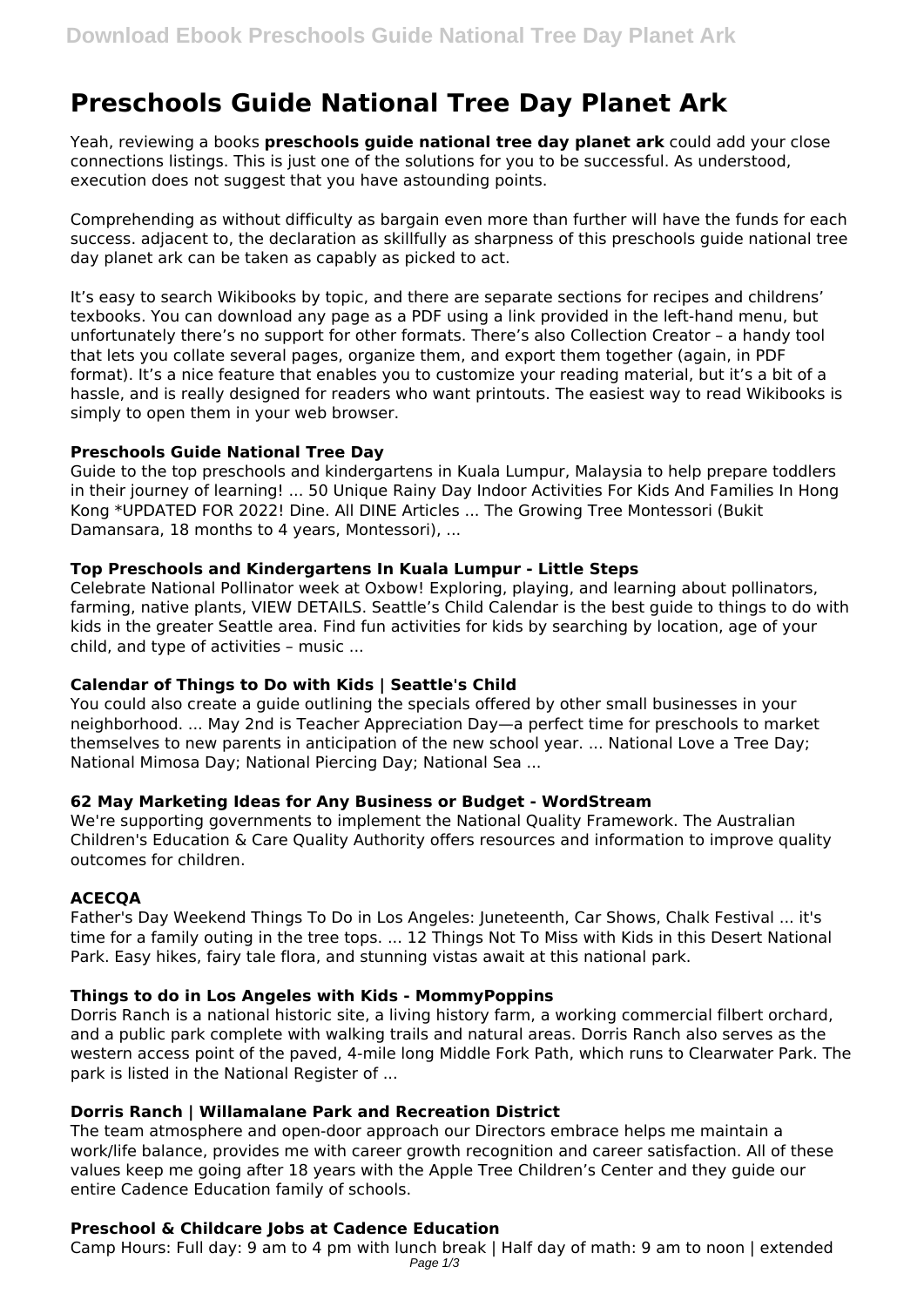day 8:30 am to 5:30 pm Earliest Drop off: 08:30 am Latest Pick-up: 05:30 pm Price: Full-day \$500/ week or \$110/day. Half-Day (math) \$325/week or \$75/day. Multi-week & Sib Discounts. Financial aid available. Extended care extra.

# **East Bay Summer Camp Guide (2022) - 510 Families**

ASCIA HP Guide for Milk Substitutes in Cow's Milk Allergy 193.16 KB. ... Children under four years of age only need 400-500 mL of calcium fortified plant based milk replacements a day to meet their calcium requirements. Larger quantities can reduce appetite, nutritional intake, and growth. ... preschools and childcare; ASCIA Anaphylaxis ...

# **Guide for Milk Substitutes in Cow's Milk Allergy**

Resource Library. These resources have been reviewed by the U.S. Department of Education, other Federal agencies (e.g., Department of Health and Human Services [HHS] or the Centers for Disease Control and Prevention [CDC] within HHS), and subject matter experts to provide resources and materials across different topic areas and instructional levels.

## **Best Practices Clearinghouse - Resource Library**

Export functionality—the Export link on the right of the screen above the dark blue task bar facilitates downloading XML files, including bulk downloads, for the In force and Repealed collections on the website. (Click the blue Help ? button on the Export page for more information.); Search page point-in-time button—by clicking the enable/disable point-in-time buttons on the website Search ...

## **Home - NSW legislation**

2021's best places to take kids in Charlotte as voted by North Carolina parents! Early each summer, thousands of parents vote in the KidsOutAndAbout survey of the Top 20 Places to Take Kids. Our Top 20 results page is an annotated list of the winners, both of the top 20 slots and of the two special category winners! But there is LOTS more to do in Charlotte than even just this wonderful list ...

#### **Top 20 Places to Take Kids in and around Charlotte**

An early childhood program manager oversees social, academic and emotional development of the youngest students. The most familiar programs are in preschools, where children begin their education through play and interaction with other children, but other programs may organize staff visits to the homes of children to help parents provide a high-quality education.

#### **Early Childhood Education Program Director: Duties, Pay | Resilient ...**

National Association for the Education of Young Children. Promoting high-quality learning by connecting practice, policy, and research. About Us. Explore. Spotlight. Applications for the 2023 NAEYC Governing Board are now open! Apply by August 15, 2022. Members Only.

#### **NAEYC**

Each day begins with a special penguin parade, a show featuring one of the aquarium's African Penguins. There are dive shows, feedings and 'meet the biologist' sessions scheduled throughout the day, too. The bridge over the shark tank is a family favorite. Plan to spend at least 1.5 hours on your visit. You'll likely stay much longer.

# **22 Fantastic Things to Do in Kentucky with Kids - grkids.com**

ASCIA PCC Egg Allergy and Influenza Vaccination 2020 120.95 KB. People with egg allergy may be safely vaccinated with the influenza (flu) vaccine.Vaccination is an important method to reduce the risk of developing infectious diseases, including influenza, which is a major cause of illness and deaths worldwide.

# **Egg allergy flu vaccine - Australasian Society of Clinical Immunology ...**

Child growth and development, valuing each child as an individual with unique biology, interests, needs, potential, and relationships . Your Child's Development - DCF Tip Sheet (PDF) - Observing your child's development and the importance of developmental screenings.. CDC's Developmental Milestones - Checklists that show parents the things most children from 2 months through 5 years old can do ...